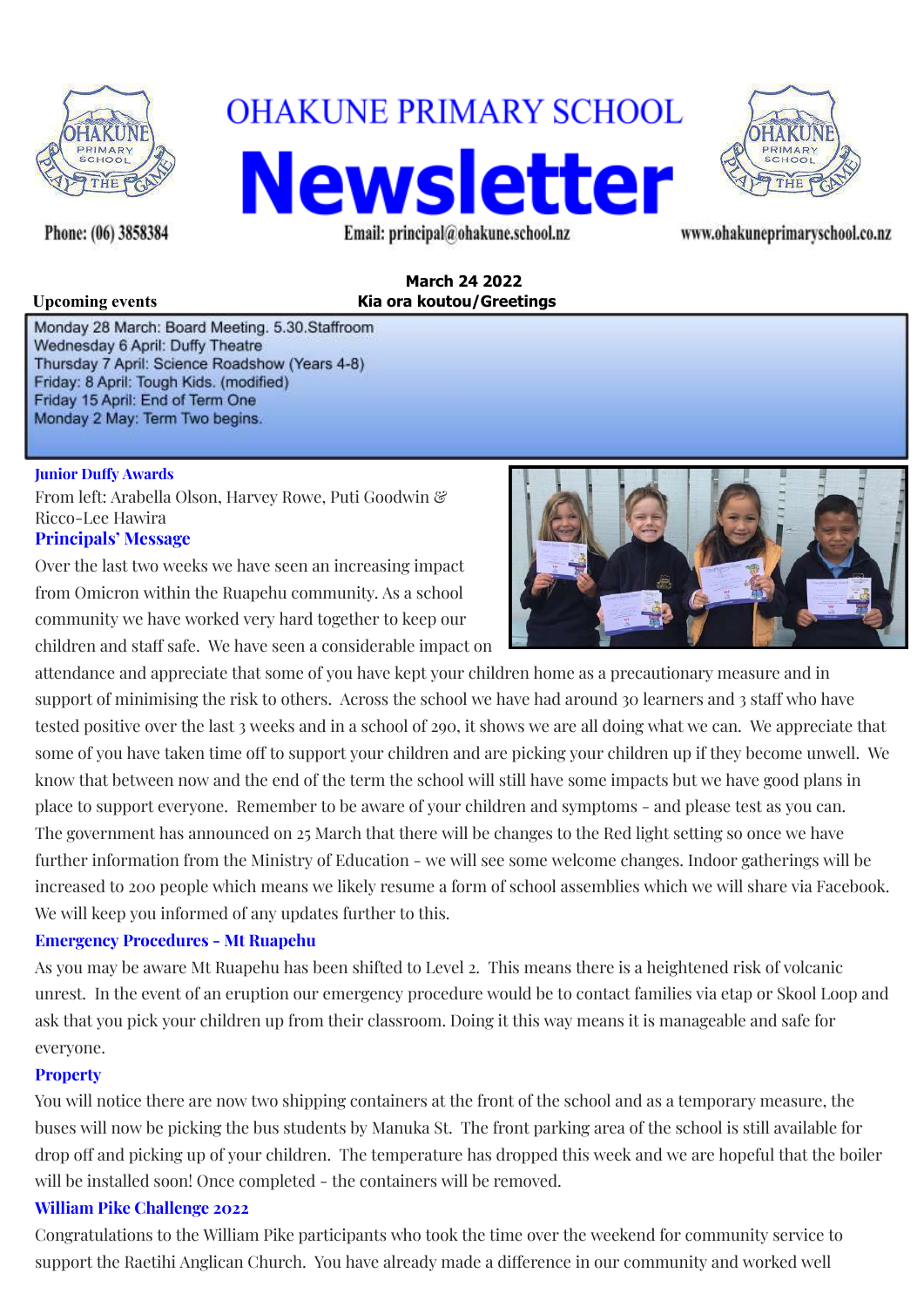together. Well done for the impactful start to your challenge and we wish you well on the next aspect of your challenge, a tramp to Tama Lakes.

### **Skool Loop**

Thank you to everyone who has downloaded the Skool Loop app. Our intent is to use it for more school communication and notices. If you have not done so already please download the free app to your smartphone. It is a very easy and useful form of communication. Once we get the app used by a majority of families we will be utilising the app to send home permission forms, notices and interview bookings, alongside the very useful, absentee button. Our newsletter is also available to read on Skool Loop.

#### **Snowsports**

RAL have informed us they will be offering the \$99 season pass this year. Snowsports is an exciting part of our school's special character and the goal will be for all our children to be able to access snowsports at least four times in the 2022 season with their class. The additional cost if they have the season pass will be \$25 per week which will include a 1 hour 50 min lesson and Rental equipment (skis, boots, poles & helmet, OR snowboard, boots & helmet) Transport will be an additional cost. Without the season pass, the same equipment and lesson and a daily pass, will cost \$55 per visit.

If you'd like to take up the \$99 season pass offer, these will be available for purchase <u>7<sup>th</sup> March - 10<sup>th</sup> April.</u> Passes can be purchased either in person from RAL's Whakapapa or Taupō office, or by calling 0800 468 235.

# **Celebrating Childrens' Achievements**

| <b>Junior Duffy Awards</b> | <b>Junior Awards</b>                           | <b>Junior Superstars</b>  |
|----------------------------|------------------------------------------------|---------------------------|
| Flynn McLeod & Ngarere     | Hitaua Kingi-Mareikura, Luke de Joux & Addison | Aria Barham and Alexander |
| Wihare-Gray                | Tuck                                           | Kumeroa-Ruri              |
|                            |                                                |                           |



**Middle school Awards**: below from left Cade Crossfield, Chloe Mabbott and Sarunyaphong Gerbault-Rogers

**S. Block Awards**: below from left Te Atawhaitia Richards, Amarni Thrupp, Violet Soverel and Paige Drinkwater





# **IMPORTANT NOTICE**

So we can communicate quickly and effectively, please contact the office as soon as possible if any of your personal contact details, or email address has changed. Thank you